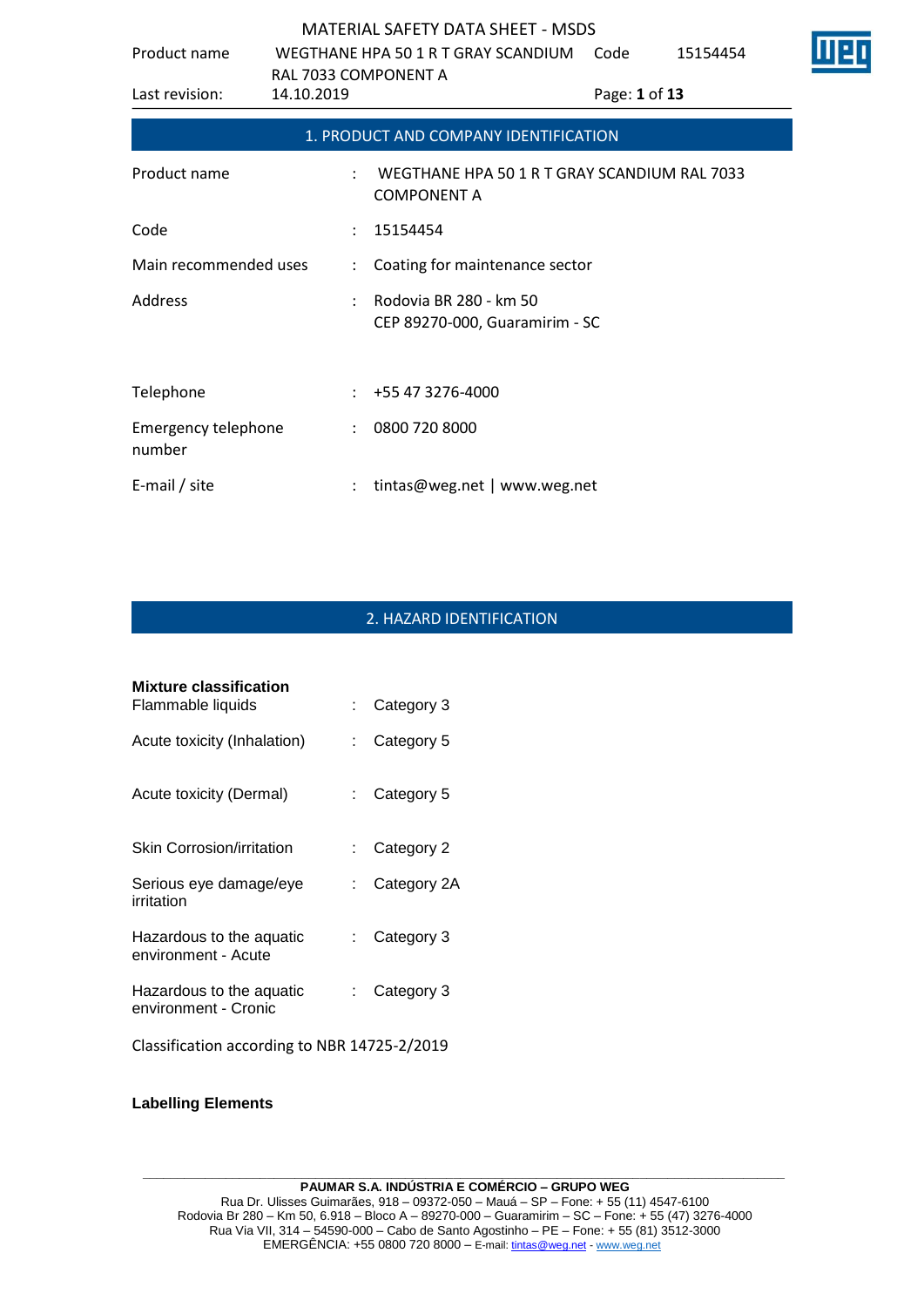|                        |                                                             | <b>MATERIAL SAFETY DATA SHEET - MSDS</b>                                                                                                                                                                                                                                             |               |                 |         |
|------------------------|-------------------------------------------------------------|--------------------------------------------------------------------------------------------------------------------------------------------------------------------------------------------------------------------------------------------------------------------------------------|---------------|-----------------|---------|
| Product name           | WEGTHANE HPA 50 1 R T GRAY SCANDIUM<br>RAL 7033 COMPONENT A |                                                                                                                                                                                                                                                                                      | Code          | 15154454        |         |
| Last revision:         | 14.10.2019                                                  |                                                                                                                                                                                                                                                                                      | Page: 2 of 13 |                 |         |
|                        |                                                             |                                                                                                                                                                                                                                                                                      |               |                 |         |
| <b>Warning phrase</b>  | Warning                                                     |                                                                                                                                                                                                                                                                                      |               |                 |         |
| <b>Hazard phrases</b>  |                                                             | H226 Flammable liquid and vapour.<br>H333 May be harmful if inhaled.<br>H313 May be harmful in contact with skin.<br>H315 Causes skin irritation.<br>H319 Causes serious eye irritation.<br>H402 Harmful to aquatic life.<br>H412 Harmful to aquatic life with long lasting effects. |               |                 |         |
| <b>Caution Phrases</b> |                                                             |                                                                                                                                                                                                                                                                                      |               |                 |         |
|                        | <b>Prevention:</b>                                          | P210 Keep away from heat, hot surfaces, sparks, open flames<br>and other ignition sources. No smoking.                                                                                                                                                                               |               |                 |         |
|                        |                                                             | P233 Keep container tightly closed.                                                                                                                                                                                                                                                  |               |                 |         |
|                        |                                                             | P240 Ground/bond container and receiving equipment.                                                                                                                                                                                                                                  |               |                 |         |
|                        | <b>Reaction:</b>                                            | P303+P361+P353 IF ON SKIN (or hair): Take off immediately<br>all contaminated clothing. Rinse skin with water/shower.                                                                                                                                                                |               |                 |         |
|                        |                                                             | P304+P312 IF INHALED: Call a POISON CENTER or<br>doctor/physician if you feel unwell.                                                                                                                                                                                                |               |                 |         |
|                        |                                                             | P312 Call a POISON CENTER/ doctor/if you feel unwell.                                                                                                                                                                                                                                |               |                 |         |
|                        | P337+P313<br>advice/attention.                              | lf<br>eye                                                                                                                                                                                                                                                                            | irritation    | persists<br>get | medical |
|                        | reuse.                                                      | P362+P364 Take off contaminated clothing and wash it before                                                                                                                                                                                                                          |               |                 |         |
|                        | extinguish.                                                 | P370+P378 In case of fire: Use as chapter 5 of MSDS to                                                                                                                                                                                                                               |               |                 |         |
|                        | Storage:                                                    | P403+P235 Store in a well ventilated place. Keep cool.                                                                                                                                                                                                                               |               |                 |         |
|                        | MSDS.                                                       | Treatmentand disposal of waste:<br>P501 Dispose of contents/container as chapter 13 of the                                                                                                                                                                                           |               |                 |         |
| <b>Other hazard</b>    |                                                             | When heated above its flash point, this material will release<br>toxic vapors and flames, and can burn in open area if exposed<br>to an ignition source.                                                                                                                             |               |                 |         |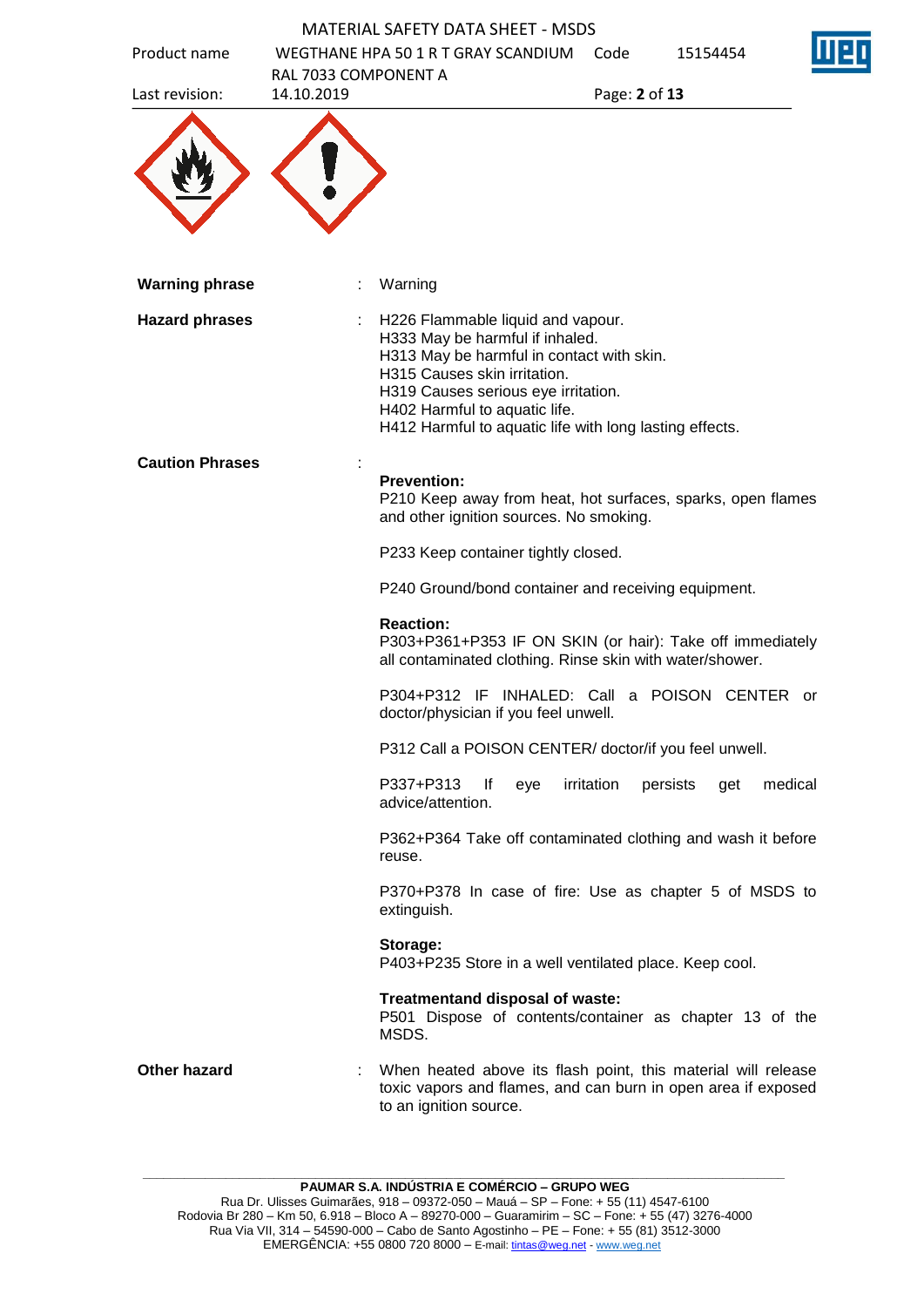Product name WEGTHANE HPA 50 1 R T GRAY SCANDIUM 15154454

RAL 7033 COMPONENT A

Last revision: 14.10.2019 Page: **3** of **13**

3. COMPOSITION AND INFORMATION ABOUT THE INGRENDIENTS

**Product type:** : : : : : Mixture

## **Ingrendients that contribute to danger:**

| Product name       | CAS No.   | <b>Risck classification</b>                                                                                                                                        | Concentration [%] |
|--------------------|-----------|--------------------------------------------------------------------------------------------------------------------------------------------------------------------|-------------------|
| SOLVENT XYLENE (S) | 1330-20-7 | Flammable liquids,<br>Category 3<br>Acute toxicity Dermal,<br>Category 4<br>Acute toxicity<br>Inhalation,<br>Category 4<br>Skin Corrosion/irritation<br>Category 2 | $>= 10 - 20$      |

#### 4. FIRST AID MEASURES

| <b>Inhalation</b>                                                        | : Take the victim to fresh air, keeping them rested and warm. If<br>breathing is irregular or has stopped, apply artificial<br>respiration. Do not give anything orally. Seek medical<br>assistance immediately, bringing the product label whenever<br>possible.                                                                                                                                                                                      |
|--------------------------------------------------------------------------|--------------------------------------------------------------------------------------------------------------------------------------------------------------------------------------------------------------------------------------------------------------------------------------------------------------------------------------------------------------------------------------------------------------------------------------------------------|
| <b>Contact with the skin</b>                                             | : Remove the product with vegetal oil (cooking oil) and then<br>wash the skin thoroughly with plenty of water. Do not use<br>solvents or thinners. Seek medical attention in case of any<br>irritation or other symptoms.                                                                                                                                                                                                                              |
| <b>Contact with the eyes</b>                                             | : Remove contact lenses, if wearing any. Flush the eyes with<br>running water for at least 15 minutes, holding the eyelids<br>apart. Seek medical assistance immediately, bringing the<br>product label with you.                                                                                                                                                                                                                                      |
| Ingestion                                                                | : Do not provoke vomiting. Consult with a doctor immediately.                                                                                                                                                                                                                                                                                                                                                                                          |
| <b>Most important symptoms</b><br>and effects, both acute and<br>delayed | : Headaches, dizziness, fatigue and in extreme cases, loss of<br>consciousness.                                                                                                                                                                                                                                                                                                                                                                        |
| Notes for the doctor                                                     | : Treat symptomatically. Do not induce vomiting because of risk<br>of aspiration of gastric contents into the lungs. Gastric lavage<br>is recommended when the patient ingests large quantities,<br>more than 5ml of the substance in its pure form. The toxic<br>potential of the quantity consumed must be evaluated in<br>relation to the risk of aspiration during gastric lavage.<br>Activated coal in solution could be useful. However, in some |

**\_\_\_\_\_\_\_\_\_\_\_\_\_\_\_\_\_\_\_\_\_\_\_\_\_\_\_\_\_\_\_\_\_\_\_\_\_\_\_\_\_\_\_\_\_\_\_\_\_\_\_\_\_\_\_\_\_\_\_\_\_\_\_\_\_\_\_\_\_\_\_\_\_\_\_\_\_\_\_\_\_\_\_\_\_\_\_\_\_\_\_\_\_**

cases the coal induces vomiting.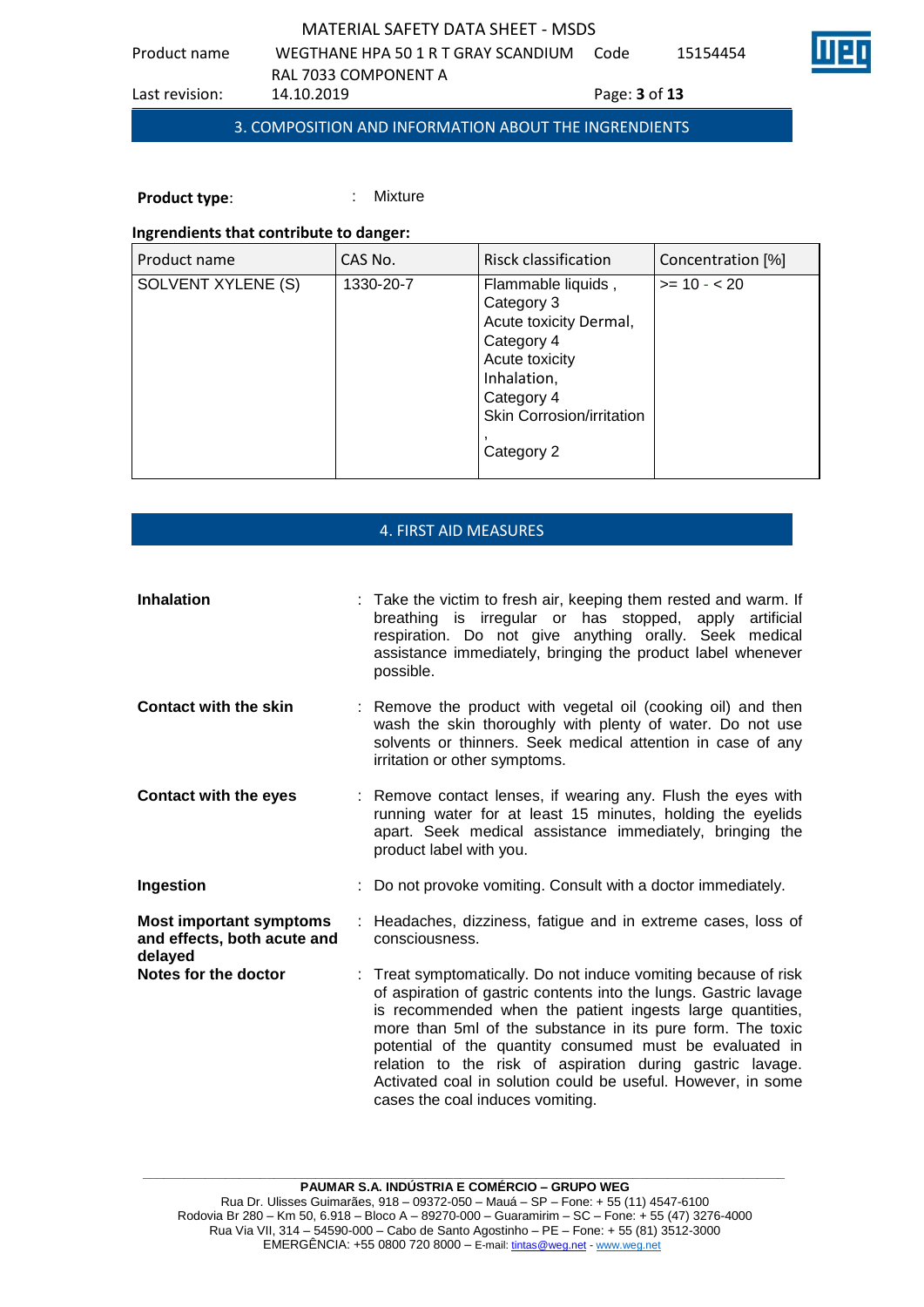Product name WEGTHANE HPA 50 1 R T GRAY SCANDIUM Code 15154454 RAL 7033 COMPONENT A

| Last revision:                                    | RAL 7033 COMPONENT A<br>14.10.2019 | Page: 4 of 13                                                                                                                                                                                                                                                                                                                                                                                                                                                                                                                                                                                                                                                                                                               |
|---------------------------------------------------|------------------------------------|-----------------------------------------------------------------------------------------------------------------------------------------------------------------------------------------------------------------------------------------------------------------------------------------------------------------------------------------------------------------------------------------------------------------------------------------------------------------------------------------------------------------------------------------------------------------------------------------------------------------------------------------------------------------------------------------------------------------------------|
|                                                   |                                    | 5. FIRE-FIGHTING MEASURES                                                                                                                                                                                                                                                                                                                                                                                                                                                                                                                                                                                                                                                                                                   |
| <b>Suitable extinguishing</b><br>methods          |                                    | : Water in mist form<br>Carbon dioxide (CO2)<br>Foam alcohol resistent<br>Dry chemical powder                                                                                                                                                                                                                                                                                                                                                                                                                                                                                                                                                                                                                               |
| <b>Extinguishing methods not</b><br>recommended   |                                    | : Direct water jet.                                                                                                                                                                                                                                                                                                                                                                                                                                                                                                                                                                                                                                                                                                         |
| <b>Specific dangers</b>                           |                                    | : Flammable liquid and vapour. Dangerous when exposed to<br>heat or ignition source. Exposed packaging to the fire may<br>rupture due to the increased pressure with risk of a<br>subsequent explosion. The vapours are havier than the air<br>and spread close to the ground and it can move to the ignition<br>source and provoke fire or backspace of the flames. Avoid the<br>accumulation of vapours in depressions on the ground,<br>manholes, basement etc. The vapours and/or the particles<br>finely divided (spray) may form explosive mixtures with the air.<br>In case of burning of the product, it forms carbon and nitrogen<br>compounds. The inhalation of these subproducts may cause<br>damage to health. |
| Protective measures of the<br>fire fighting team. |                                    | The personnel involved in firefighting should wear self<br>contained breathing apparatus with positive pressure and full<br>protection clothes.                                                                                                                                                                                                                                                                                                                                                                                                                                                                                                                                                                             |
| <b>Specific methods</b>                           |                                    | Evacuate and isolate the area. Approach from fire with wind at<br>your back. Fight the fire to a secure distance. Remove the<br>packaging of the product from the fire area if this can be made<br>with safety. Chill sideways with water in form of fog all the<br>closed packaging near the fire. Avoid that the resulting water<br>from fire fighting reaches drains or waterways. Use dikes to<br>contain this water and eliminate it according to environmental<br>regulations.                                                                                                                                                                                                                                        |

# 6. SPILL / LEAK CONTROL PROCEDURES

#### **Personal precautions, protective equipment and emergency procedures**

| For the emergency service<br>staff                      | : If specialized clothing is needed to combat the leak/spillage,<br>Section 8 should be consulted. All precautions described in<br>the following section must be followed.                                               |
|---------------------------------------------------------|--------------------------------------------------------------------------------------------------------------------------------------------------------------------------------------------------------------------------|
| For staff who are not part<br>of the emergency services | : No action should be taken that may generate danger to<br>people without adequate training and<br>qualifications. Understand the dangers of leaked/spilled<br>products. Use appropriate personal protective equipment - |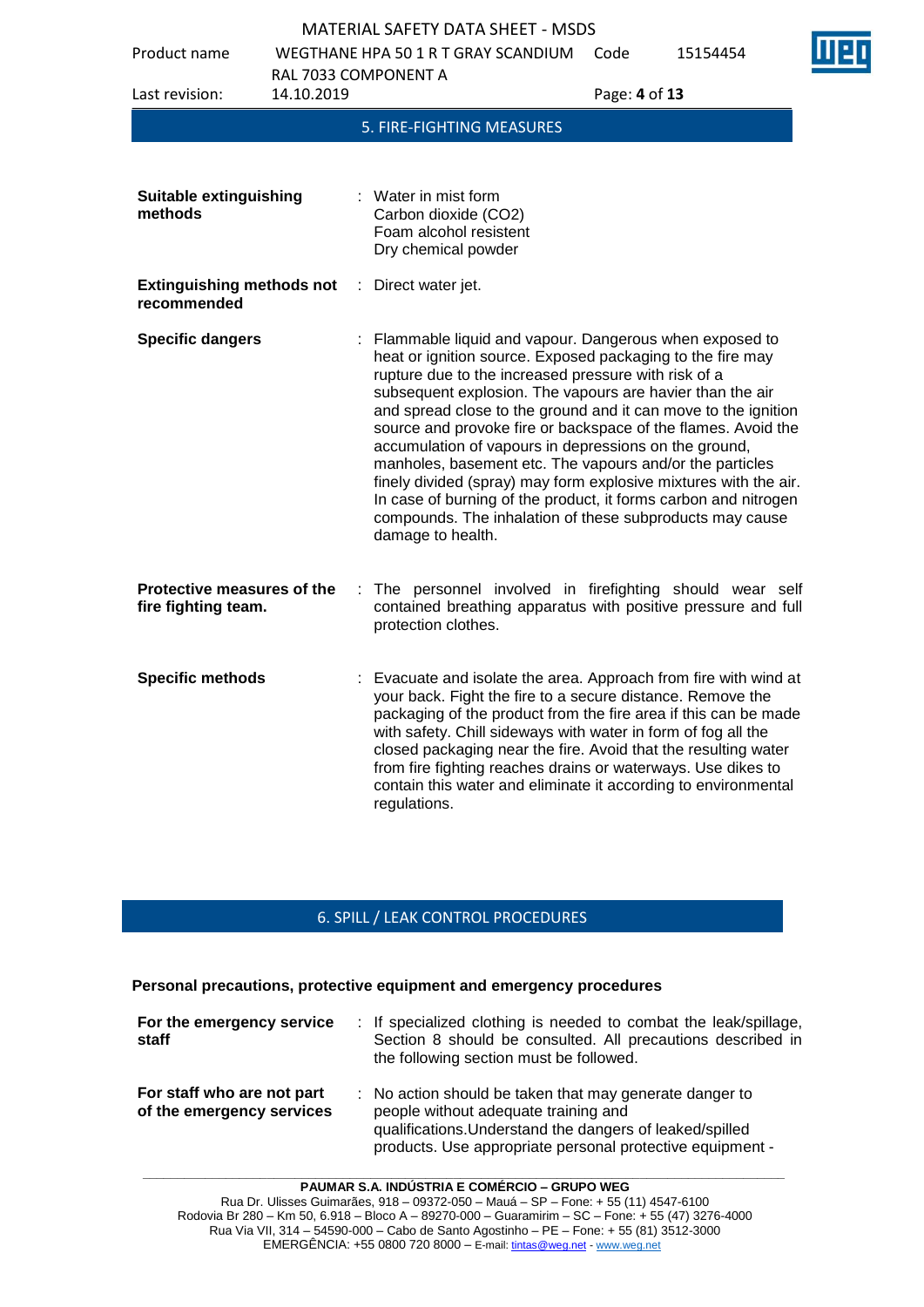|  | <b>MATERIAL SAFETY DATA SHEET - MSDS</b> |
|--|------------------------------------------|
|--|------------------------------------------|

Product name WEGTHANE HPA 50 1 R T GRAY SCANDIUM Code 15154454

|                                  | RAL 7033 COMPONENT A |                                                                                                                                                                                                                                                                                                                                                                                                                                                                                                                                                          |
|----------------------------------|----------------------|----------------------------------------------------------------------------------------------------------------------------------------------------------------------------------------------------------------------------------------------------------------------------------------------------------------------------------------------------------------------------------------------------------------------------------------------------------------------------------------------------------------------------------------------------------|
| Last revision:                   | 14.10.2019           | Page: 5 of 13                                                                                                                                                                                                                                                                                                                                                                                                                                                                                                                                            |
|                                  |                      | see section 8. Evacuate surrounding areas. Isolate area and<br>keep onlookers away. Do not touch or walk through spilled<br>material. Eliminate all sources of ignition. Avoid breathing<br>vapor or mist. Provide adequate ventilation if possible. Wear<br>appropriate respiratory mask when ventilation is inadequate.In<br>accordance with characteristics of the location and/or area<br>and in relation to the amount of spilled/leaked product,<br>additional emergency measures may be taken under the<br>supervision of a trained professional. |
| <b>Environmental precautions</b> |                      | : Prevent the product or the water used in the service reaches<br>waterways,<br>channels, drains, or galleries. In case of significant spill, retain<br>spi<br>lled liquid with inert material such as sand or earth. In<br>approprieate,<br>use absorbent materials such as sawdust, rags, vermiculites,<br>etc.                                                                                                                                                                                                                                        |

#### **Methods and materials for containment and cleaning**

| Large spills / leaks        | : Understand<br>products. Approaching the site with the wind from behind. Stop<br>leak if this can be done safely. Prevent from entering holes /<br>depressions in the floor. If this happens to provide ventilation.<br>Confine the spill in a dike away from the leak point for later<br>disposal. Remove local packaging from the spills site. Use anti<br>sparkling tools and explosion-proof equipment to collect the<br>product. All equipment used when handling the product must<br>be electrically grounded. Soak up with an inert dry material<br>(sand, vermiculite) placing the same in a suitable container for<br>later disposal - see chapter 13. | the | dangers | of | leaked/spilled |
|-----------------------------|------------------------------------------------------------------------------------------------------------------------------------------------------------------------------------------------------------------------------------------------------------------------------------------------------------------------------------------------------------------------------------------------------------------------------------------------------------------------------------------------------------------------------------------------------------------------------------------------------------------------------------------------------------------|-----|---------|----|----------------|
| <b>Small spills / leaks</b> | : Stop the leak if this can be done safely. Cover up spillage in a<br>torn to provent the enread by wind or roin. He entifoiogentee                                                                                                                                                                                                                                                                                                                                                                                                                                                                                                                              |     |         |    |                |

| ali spilis / Ieaks | $\therefore$ stop the leak if this can be done safely. Cover up spillage in a<br>tarp to prevent the spread by wind or rain. Use antifaiscantes<br>tools and explosion-proof equipment properly grounded to<br>collect the product. Place the material collected in dry, clean<br>and properly identified containers. Cap the container loosened<br>so removing them from the spill site. Avoid formation of dust.<br>Remove the packaging from the spill site. If there is product<br>disposal need refer to chapter 13 |
|--------------------|--------------------------------------------------------------------------------------------------------------------------------------------------------------------------------------------------------------------------------------------------------------------------------------------------------------------------------------------------------------------------------------------------------------------------------------------------------------------------------------------------------------------------|
|                    |                                                                                                                                                                                                                                                                                                                                                                                                                                                                                                                          |

Contain and collect the material of the leak with absorbent materials and non-combustible, such as sand, earth, vermiculite, calcined diatomite, etc. in a waste container in accordance with local regulations.

#### 7. HANDLING AND STORAGE

#### **Precautions for safe handling**

**Instructions for safe : Use individual protective equipment. Emergency showers and**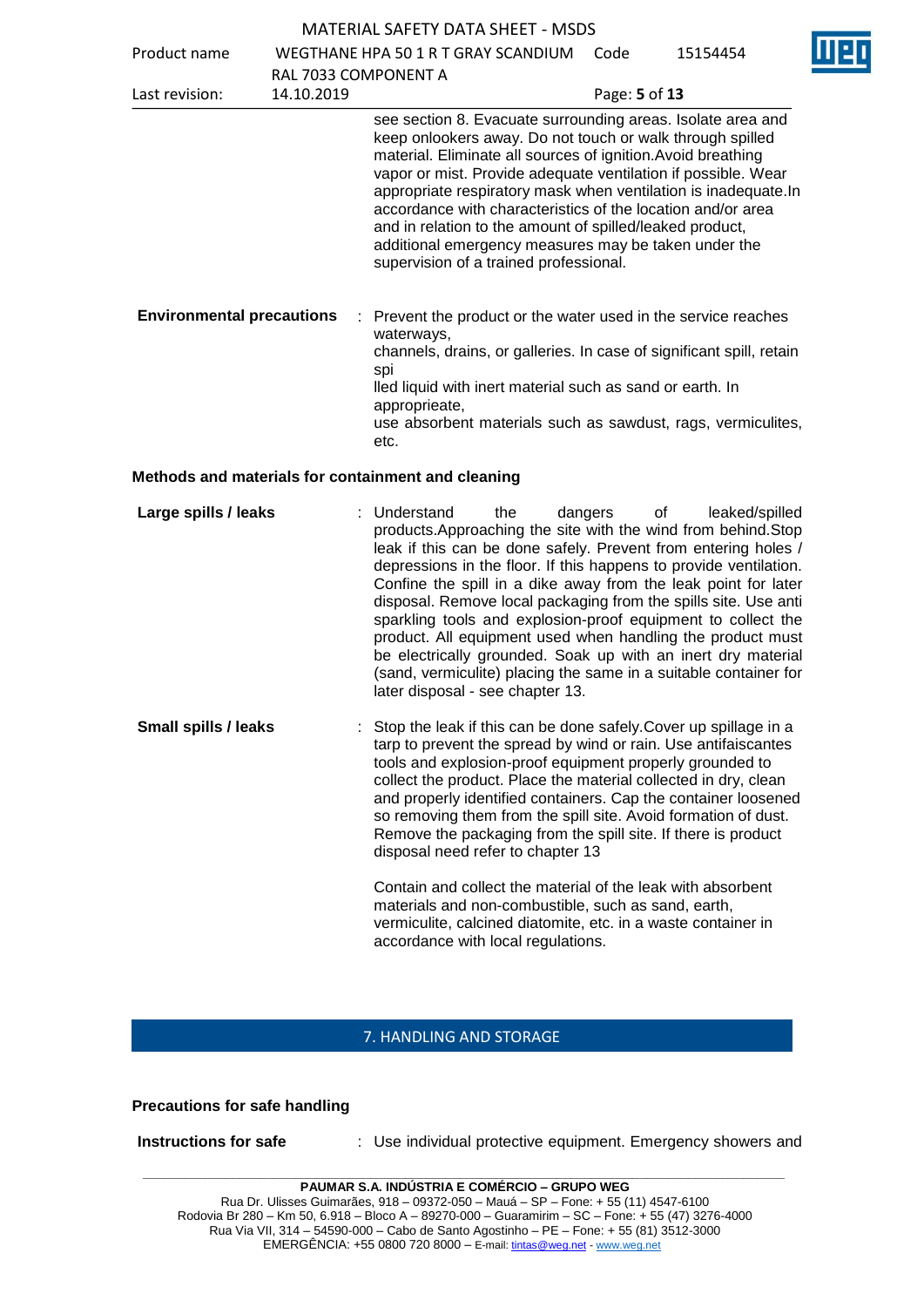| Product name                            | WEGTHANE HPA 50 1 R T GRAY SCANDIUM<br>Code<br>15154454<br>RAL 7033 COMPONENT A |                                                                                                                                                                                                                                                                                                                                                                                                                                                                                                                                                                                                                                                                                                                                                                                                                                                                                                                                                                                                                                                                                                                                                                                                                                                                                                                                                                                                                                                                                                                                                                                                                                  |  |  |  |  |  |
|-----------------------------------------|---------------------------------------------------------------------------------|----------------------------------------------------------------------------------------------------------------------------------------------------------------------------------------------------------------------------------------------------------------------------------------------------------------------------------------------------------------------------------------------------------------------------------------------------------------------------------------------------------------------------------------------------------------------------------------------------------------------------------------------------------------------------------------------------------------------------------------------------------------------------------------------------------------------------------------------------------------------------------------------------------------------------------------------------------------------------------------------------------------------------------------------------------------------------------------------------------------------------------------------------------------------------------------------------------------------------------------------------------------------------------------------------------------------------------------------------------------------------------------------------------------------------------------------------------------------------------------------------------------------------------------------------------------------------------------------------------------------------------|--|--|--|--|--|
| Last revision:                          | 14.10.2019<br>Page: 6 of 13                                                     |                                                                                                                                                                                                                                                                                                                                                                                                                                                                                                                                                                                                                                                                                                                                                                                                                                                                                                                                                                                                                                                                                                                                                                                                                                                                                                                                                                                                                                                                                                                                                                                                                                  |  |  |  |  |  |
| treatment                               |                                                                                 | eye wash basins must be installed in locations of use and<br>storage.                                                                                                                                                                                                                                                                                                                                                                                                                                                                                                                                                                                                                                                                                                                                                                                                                                                                                                                                                                                                                                                                                                                                                                                                                                                                                                                                                                                                                                                                                                                                                            |  |  |  |  |  |
| <b>Precautions for safe</b><br>handling |                                                                                 | : Use appropriate personal protective equipment - see section<br>8; The product handling should occur in places with good<br>natural ventilation or with the presence of local exhaust<br>ventilation; The electrical installations must comply with the<br>International Electrical Commission Standards (IEC), ABNT<br>Standards (Brazilian Association of Technical Standards),<br>taking into account the results of the classification area study<br>for the local and/or product instalation.<br>Use anti-sparking tools when handling the product; In transfer<br>operations, metal containers must be used and all containers<br>must be properly grounded to avoid sparkling by the<br>accumulation of static energy; Handle and use away from hot<br>surfaces, sparks, open flames, and other sources of ignition.<br>Do not smoke; Do not ingest. Avoid inhalation of vapors or<br>smoke as well as avoid contact with eyes, skin and clothing;<br>Eating and drinking should be prohibited in the area where the<br>material is handled, stored and processed. Workers should<br>wash their hands before eating, drinking and smoking.<br>Remove contaminated clothing and protective equipment<br>before entering food areas; After use keep the product in its<br>original packaging, sealed; Empty containers may be<br>hazardous and should be disposed of properly. Do not reuse<br>the packaging; Emergency showers and eye washer should be<br>installed in the use and storage places.<br>Do not handle the product until you have read and understood<br>all safety precautions contained in this document. |  |  |  |  |  |
| <b>Fire protection</b>                  |                                                                                 | Only use in well-ventilated locations, to prevent accumulation<br>of vapors in explosive concentrations. All conductive elements<br>of the system, in contact with the product, must be electrically<br>grounded Keep away from heat and sources of ignition. Tools<br>that do not produce sparks should be used. Do not smoke.                                                                                                                                                                                                                                                                                                                                                                                                                                                                                                                                                                                                                                                                                                                                                                                                                                                                                                                                                                                                                                                                                                                                                                                                                                                                                                  |  |  |  |  |  |
| <b>Storage conditions</b>               |                                                                                 |                                                                                                                                                                                                                                                                                                                                                                                                                                                                                                                                                                                                                                                                                                                                                                                                                                                                                                                                                                                                                                                                                                                                                                                                                                                                                                                                                                                                                                                                                                                                                                                                                                  |  |  |  |  |  |
| Substances to be avoid                  |                                                                                 | Keep away from oxidising agents, strong acid solutions and<br>strong alkaline solutions.                                                                                                                                                                                                                                                                                                                                                                                                                                                                                                                                                                                                                                                                                                                                                                                                                                                                                                                                                                                                                                                                                                                                                                                                                                                                                                                                                                                                                                                                                                                                         |  |  |  |  |  |
| <b>Storage conditions</b>               | ÷                                                                               | The electrical installation must comply with NEC(National<br>Electrical Code) or IEC (International Electrical Commission)<br>standards and/or those of the ABNT (Brazilian Association of<br>Technical Standards). The floor of the storage area must be<br>impermeable, non-combustible and must have ditches that<br>allow run off into the containment reservoir. Storage tanks<br>must be surrounded by embankments and have drains in case<br>of leakage.                                                                                                                                                                                                                                                                                                                                                                                                                                                                                                                                                                                                                                                                                                                                                                                                                                                                                                                                                                                                                                                                                                                                                                  |  |  |  |  |  |
| Appropriate storage<br>conditions       |                                                                                 | Store the material in covered, dry, well ventilated and<br>identified areasKeep out of direct sunlight. Store in a closed<br>container.                                                                                                                                                                                                                                                                                                                                                                                                                                                                                                                                                                                                                                                                                                                                                                                                                                                                                                                                                                                                                                                                                                                                                                                                                                                                                                                                                                                                                                                                                          |  |  |  |  |  |
| Inappropriate storage<br>conditions     |                                                                                 | Exposed to elevated temperatures, sun and rain. Close to<br>oxidizing agents. Close to food. Close to sources of heat and<br>ignition.                                                                                                                                                                                                                                                                                                                                                                                                                                                                                                                                                                                                                                                                                                                                                                                                                                                                                                                                                                                                                                                                                                                                                                                                                                                                                                                                                                                                                                                                                           |  |  |  |  |  |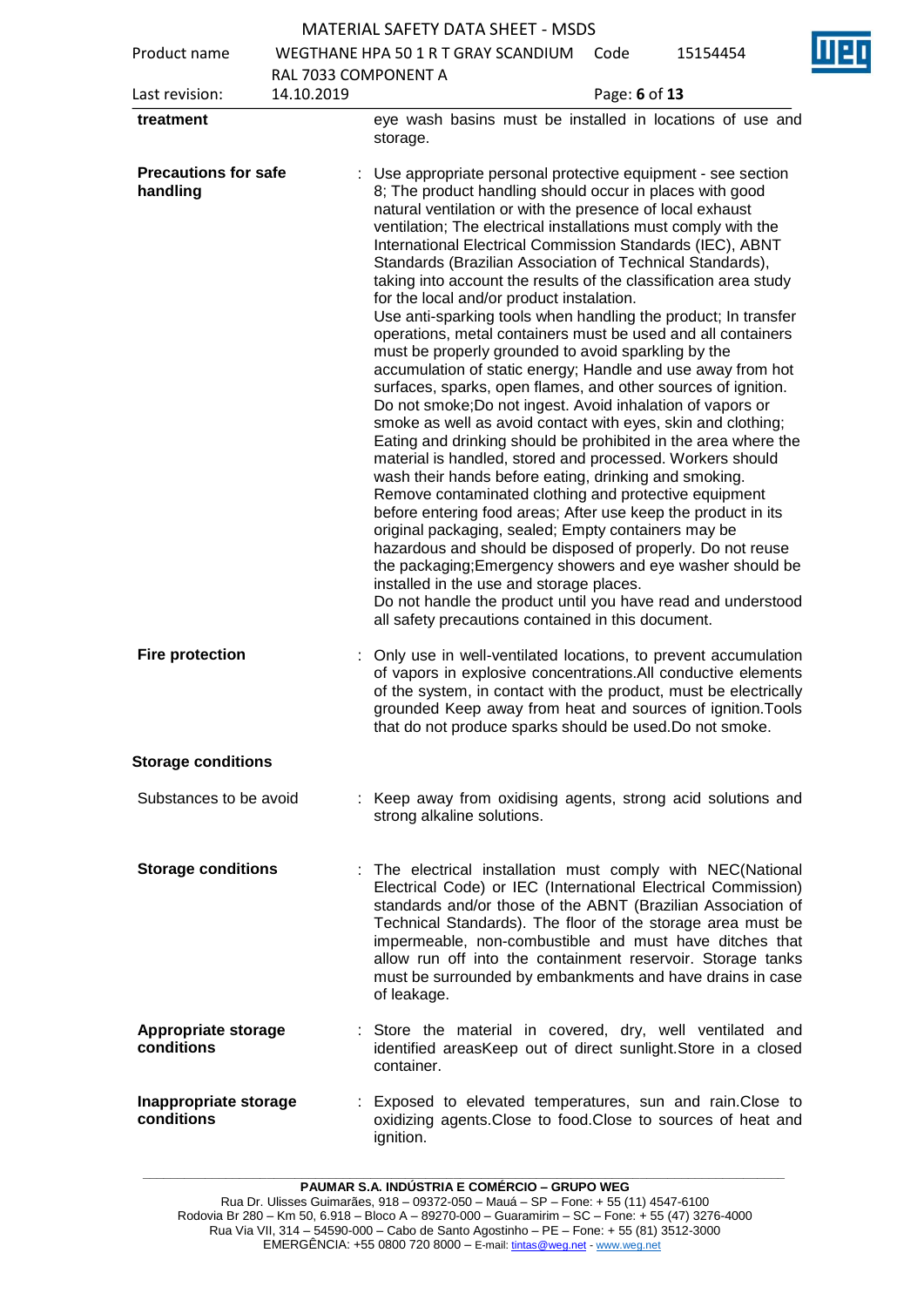| Product name                         |            | WEGTHANE HPA 50 1 R T GRAY SCANDIUM<br>RAL 7033 COMPONENT A                                                                                                         | Code                        | 15154454 |  |
|--------------------------------------|------------|---------------------------------------------------------------------------------------------------------------------------------------------------------------------|-----------------------------|----------|--|
| Last revision:                       | 14.10.2019 |                                                                                                                                                                     | Page: <b>7</b> of <b>13</b> |          |  |
| <b>Materials to avoid</b>            |            | : Do not store with explosive materials, flammableand/or toxic<br>gases, oxidizing, corrosive substances, or materials that may<br>generate spontaneous combustion. |                             |          |  |
| Secure packaging materials           |            |                                                                                                                                                                     |                             |          |  |
| Recommended packaging<br>materials   | ÷          | Amber type glass.<br>Metal packaging                                                                                                                                |                             |          |  |
| Packaging materials to be<br>avoided |            | : Certain plastic materials                                                                                                                                         |                             |          |  |

#### 8. EXPOSURE CONTROL – PERSONAL PROTECTION

The information in this chapter contain general guidelines. Chapter 1 should be consulted for any information on the recommended use of this product in different scenarios of exposure.

| <b>Engineering control</b><br>measures | Preferably use the product in adequate application cabin.<br>In case it is not possible, provide exhaustion/ventilation<br>enough to keep the concentration of the agents indicated<br>in this section under the limits of tolerance (L.T.),<br>otherwise, use adequate respiratory protection equipment.<br>The engineering controls should keep the concentrations |
|----------------------------------------|----------------------------------------------------------------------------------------------------------------------------------------------------------------------------------------------------------------------------------------------------------------------------------------------------------------------------------------------------------------------|
|                                        | of gas/vapour under the limit of LEL - Lower Explosive<br>Limit (see section 9). Use equipment explosion proof.                                                                                                                                                                                                                                                      |

#### **Control parameters**

#### **Occupational Exposure Limits**

| <b>Name</b>        | <b>CAS No.</b> | <b>TLV/TWA</b>            | <b>TLV/STEL</b> | <b>TLV/TETO</b> | <b>Source</b> |
|--------------------|----------------|---------------------------|-----------------|-----------------|---------------|
| SOLVENT XYLENE (S) | 1330-20-7      | 78 ppm340                 | $150$ ppm       |                 | NR15ACGIH     |
|                    |                | mg/m <sup>3</sup> 100 ppm |                 |                 |               |

\*PPM - parts of vapour or gas per million of parts of contaminated air

\*\*MG/m<sup>3</sup> - miligrams per cubic meter of air.

| Personal protective equipment required |                                                                                                                                                                                                                           |
|----------------------------------------|---------------------------------------------------------------------------------------------------------------------------------------------------------------------------------------------------------------------------|
| <b>Respiratory protection</b>          | In case of the concentrations are above the indicated<br>tolerance limits, the use of appropriated mask is<br>necessary for this goal (half-face mask or full face mask<br>with filter to organic vapors and acid gases). |
| Eye protection                         | Use hermetic goggles to protect against liquid splashes.                                                                                                                                                                  |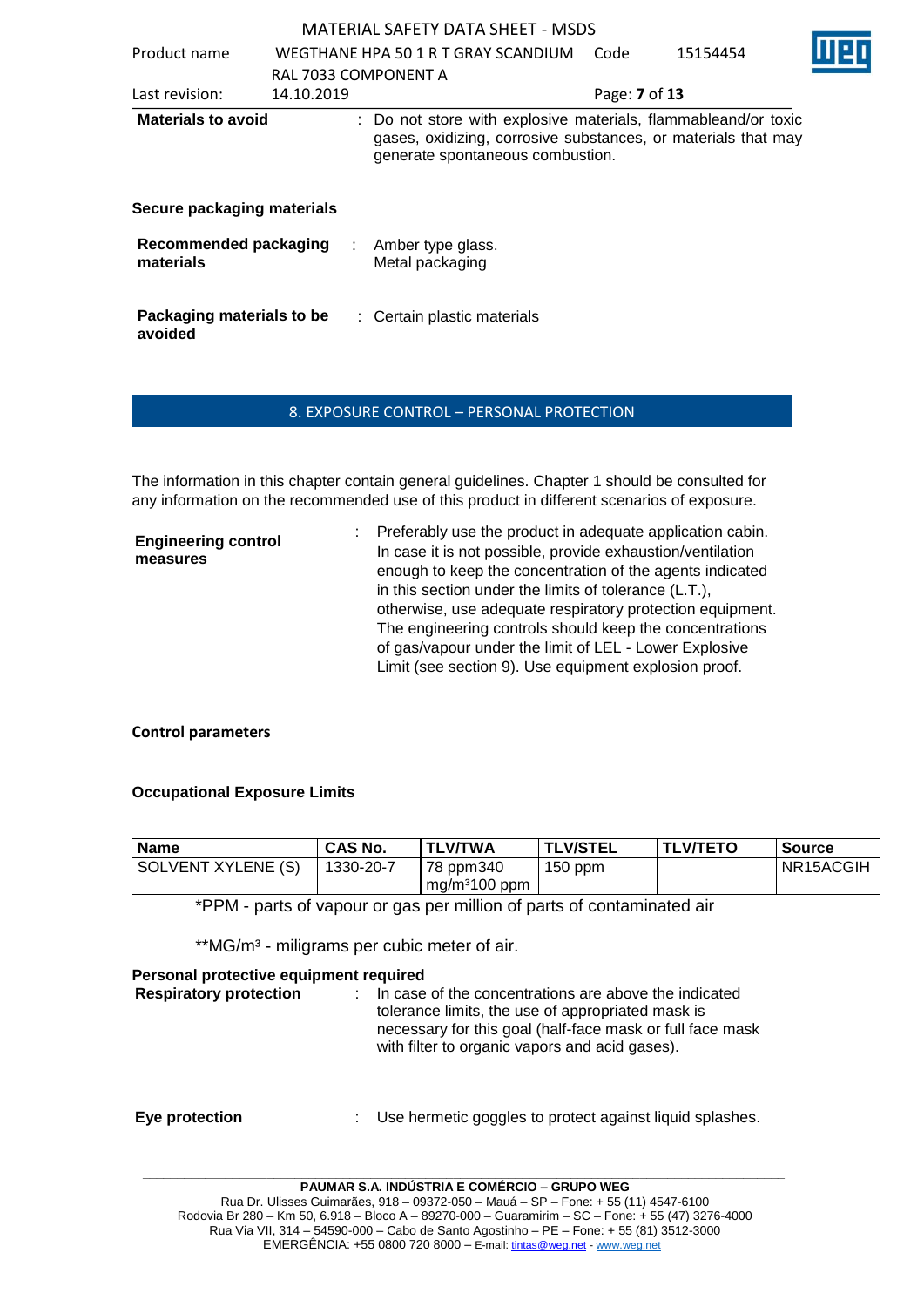| Product name                    | RAL 7033 COMPONENT A | WEGTHANE HPA 50 1 R T GRAY SCANDIUM                                                                                                                                                                                                | Code          | 15154454 |  |
|---------------------------------|----------------------|------------------------------------------------------------------------------------------------------------------------------------------------------------------------------------------------------------------------------------|---------------|----------|--|
| Last revision:                  | 14.10.2019           |                                                                                                                                                                                                                                    | Page: 8 of 13 |          |  |
| <b>Body and skin protection</b> |                      | : It is recommended the use of apron barber type to<br>protecting upper limbs, trunk and lower limbs in case of<br>splash. In case of risk of static electricity generation the<br>cloth should be antistatic, includin the apron. |               |          |  |

#### 9. PHYSICAL AND CHEMICAL PROPERTIES

| Form                                     | ÷  | Liquid                          |
|------------------------------------------|----|---------------------------------|
| <b>State of matter</b>                   | t  | Liquid                          |
| Color                                    |    | Gray                            |
| <b>Odour</b>                             |    | <b>Distinctive</b>              |
| <b>Odour limit</b>                       |    | Not applicable                  |
| рH                                       |    | Not applicable                  |
| <b>Melting point</b>                     |    | Data not available.             |
| <b>Boiling point</b>                     |    | Data not available.             |
| Flash Point (Open cup)                   |    | 31 °C                           |
| <b>Evaporation rate</b>                  |    | Data not available.             |
| <b>Inflammation point</b>                |    | Method: Data not available.     |
| <b>Upper explosive limit</b>             | t  | Data not available.             |
| Lower explosive limit                    |    | Data not available.             |
| Vapor pressure                           | ÷  | Data not available.             |
| <b>Density</b>                           |    | $1,50 - 1,60$ g/cm <sup>3</sup> |
| Solubility(ies)                          | t  | Water-insoluble                 |
| N-octano /water partition<br>coefficient | t. | Data not available.             |
| <b>Auto flammability</b>                 | ÷  | Data not available.             |
| Cinematic viscosity (25°C)               |    | $: 75 - 85$ UK                  |
| Vapor density                            |    | Data not available.             |
| <b>Decomposition temperature</b>         |    |                                 |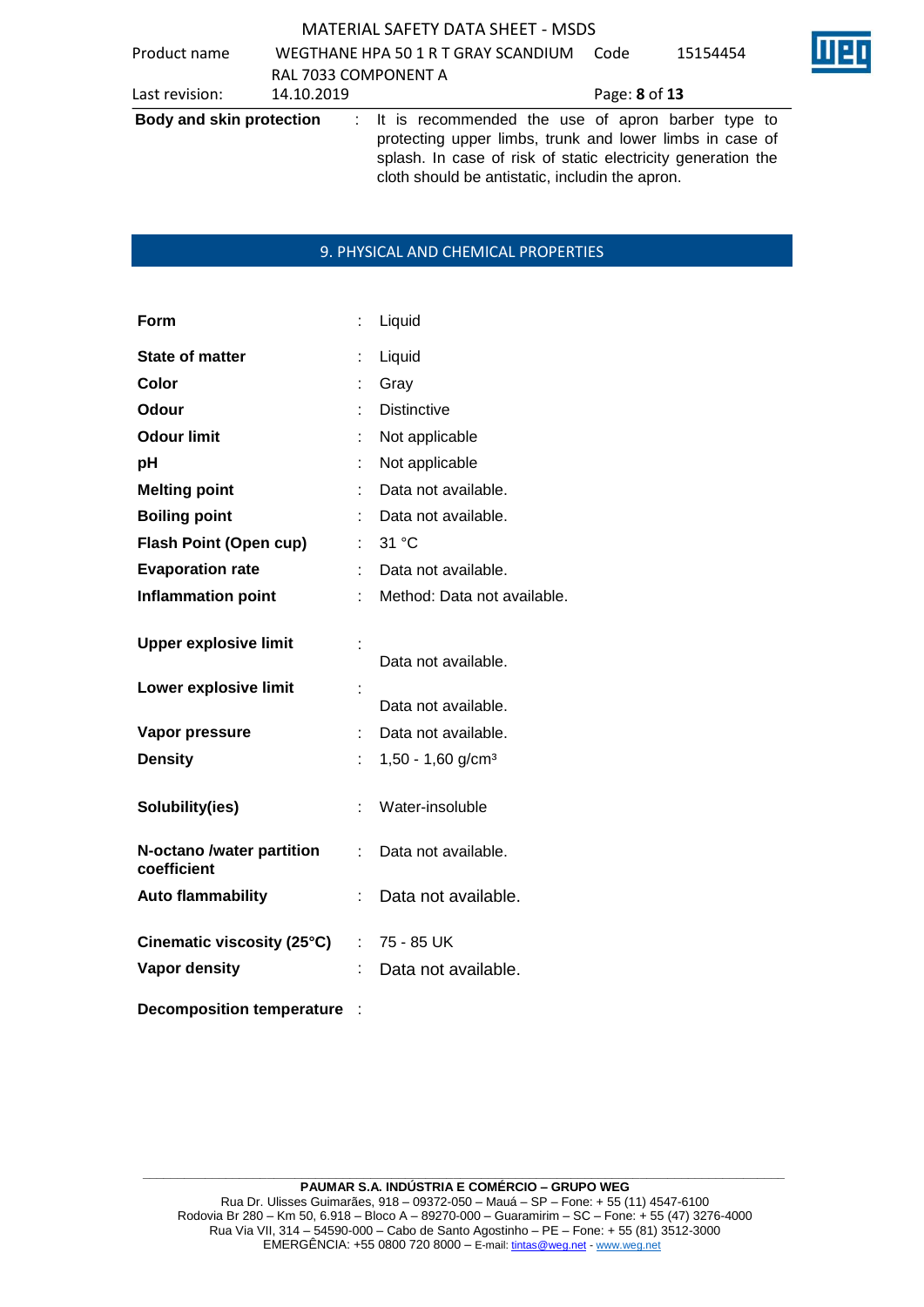Product name WEGTHANE HPA 50 1 R T GRAY SCANDIUM Code 15154454

|                                                | RAL 7033 COMPONENT A |                                                                                                                                                                                                           |
|------------------------------------------------|----------------------|-----------------------------------------------------------------------------------------------------------------------------------------------------------------------------------------------------------|
| Last revision:                                 | 14.10.2019           | Page: 9 of 13                                                                                                                                                                                             |
|                                                |                      | <b>10. STABILITY AND REACTIVITY</b>                                                                                                                                                                       |
|                                                |                      |                                                                                                                                                                                                           |
| <b>Reactivity</b>                              |                      | Presents no reactivity at room temperature and under normal<br>conditions of use.                                                                                                                         |
| <b>Chemical stability</b>                      |                      | Stable at room temperature and under normal conditions of<br>use. Unstable at temperatures above the flash point.                                                                                         |
| <b>Possibility of dangerous</b><br>reactions   |                      | Presents no reactivity at room temperature and under normal<br>conditions of use.<br>None when the product is stored, applied and processed<br>correctly.                                                 |
| Need to add additives and<br><b>inhibitors</b> | ÷                    | Not necessary.                                                                                                                                                                                            |
| <b>Conditions to avoid</b>                     |                      | Extreme heat and open flame.                                                                                                                                                                              |
| Incompatible materials                         |                      | Do not store with explosive materials, flammableand/or toxic<br>gases, oxidizing, corrosive substances, or materials that may<br>generate spontaneous combustion.<br>Plastic materials soluble in Xylene. |
| Dangerous products of<br>decomposition         |                      | Produces noxious gases such as carbon monoxide (CO),<br>carbon dioxide (CO2) and nitrogen oxides (NOx).                                                                                                   |

11. TOXICOLOGICAL INFORMATION

| : Test species<br><b>DL50</b><br>Observations                    | Rat<br>4.300 mg/kg                             |
|------------------------------------------------------------------|------------------------------------------------|
| : Test species<br><b>DL50</b><br>Observations                    | Rat<br>21,7 mg/l4 h                            |
| : Test species<br><b>DL50</b><br>Observations                    | Rabbit<br>> 1.700 mg/kg<br>Data not available. |
| : Test species<br><b>DL50</b><br>LC50<br>Non-standard unit value | Data not available.                            |
| : Category 2                                                     |                                                |
|                                                                  |                                                |

**Serious eye damage/eye**  : Data not available.**irritation**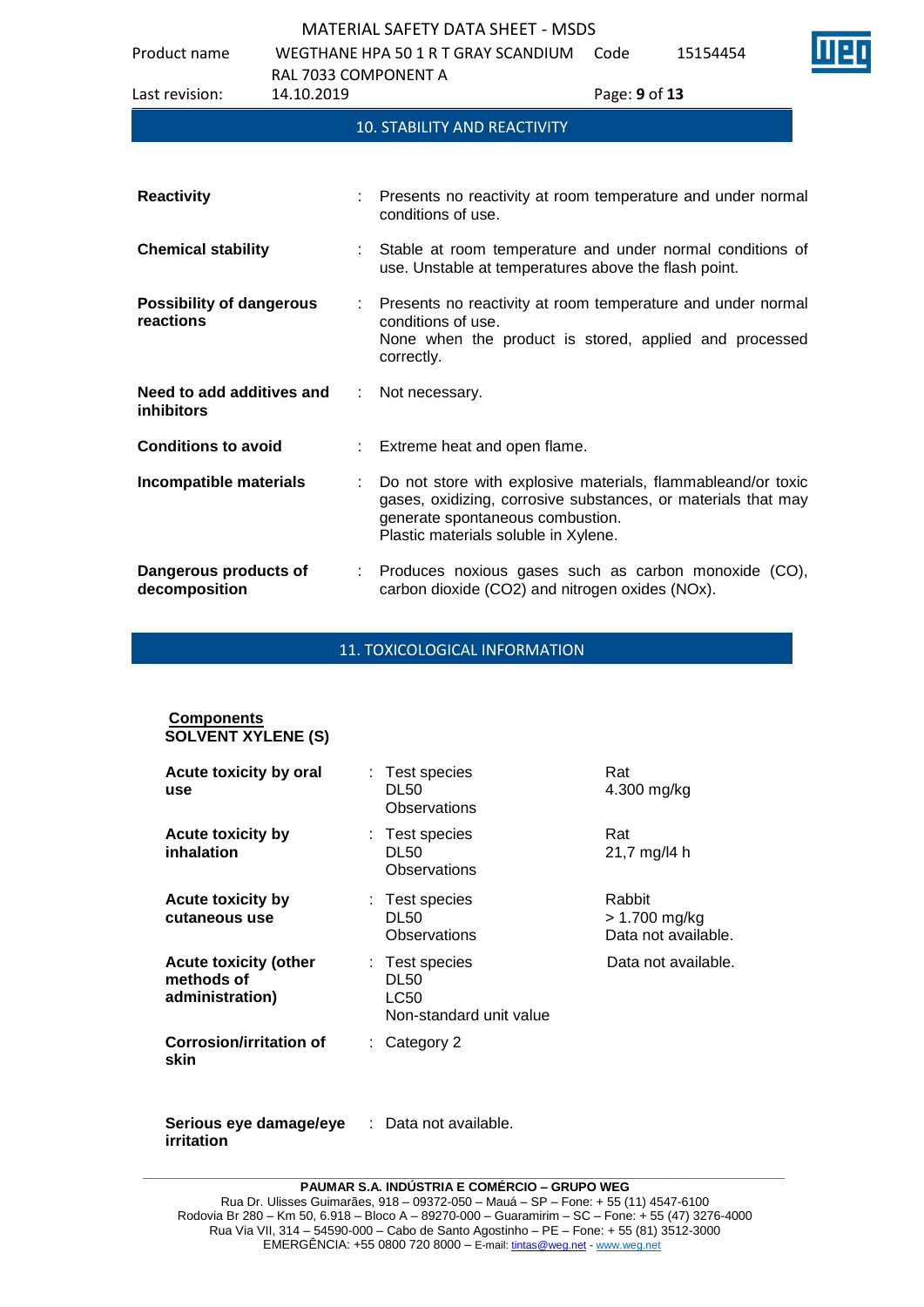| Product name                                                  |                                    |  | WEGTHANE HPA 50 1 R T GRAY SCANDIUM | Code           | 15154454 |  |
|---------------------------------------------------------------|------------------------------------|--|-------------------------------------|----------------|----------|--|
| Last revision:                                                | RAL 7033 COMPONENT A<br>14.10.2019 |  |                                     | Page: 10 of 13 |          |  |
| <b>Respiratory or dermal</b><br>sensitivity                   |                                    |  | $:$ Category 1                      |                |          |  |
| <b>Mutageneses</b>                                            |                                    |  | Data not available.                 |                |          |  |
| Carcinogenicity                                               |                                    |  | : Data not available.               |                |          |  |
| <b>Toxic effects for</b><br>reproduction                      |                                    |  | Category 1C                         |                |          |  |
| Specific target organ<br>toxicity (STOT) - single<br>exposure |                                    |  | Data not available.                 |                |          |  |
| Specific target organ<br>toxicity (STOT) - repeat<br>exposure |                                    |  | : Data not available.               |                |          |  |
| Aspiration hazard                                             |                                    |  | : Data not available.               |                |          |  |

## 12. ECOLOGICAL INFORMATION

| <b>Stability in soil</b>                   | : The product easily infiltrates into the soil                                            |
|--------------------------------------------|-------------------------------------------------------------------------------------------|
| <b>Other toxicological</b><br>observations | Data not available.                                                                       |
| <b>Ecotoxicity</b>                         | : Contaminates the ground water.<br>Detrimental to the fauna<br>Detrimental to the flora. |

#### 13. DIOSPOSAL AND TREATMENT CONSIDERATIONS

#### **Recommended methods for final disposal**

| <b>Product</b><br><b>Product</b> | Class I Waste - Dispose of in industrial landfill or a facility<br>authorized for recycling in accordance with federal, stateor<br>local regulations<br>Class I Waste - Dispose of in industrial landfill or a facility<br>authorized for recycling in accordance with federal, stateor<br>local regulations   |
|----------------------------------|----------------------------------------------------------------------------------------------------------------------------------------------------------------------------------------------------------------------------------------------------------------------------------------------------------------|
| Waste<br>Waste                   | : Class I Waste - Dispose of in industrial landfill or a facility<br>authorized for recycling in accordance with federal, stateor<br>local regulations<br>Class I Waste - Dispose of in industrial landfill or a facility<br>authorized for recycling in accordance with federal, stateor<br>local regulations |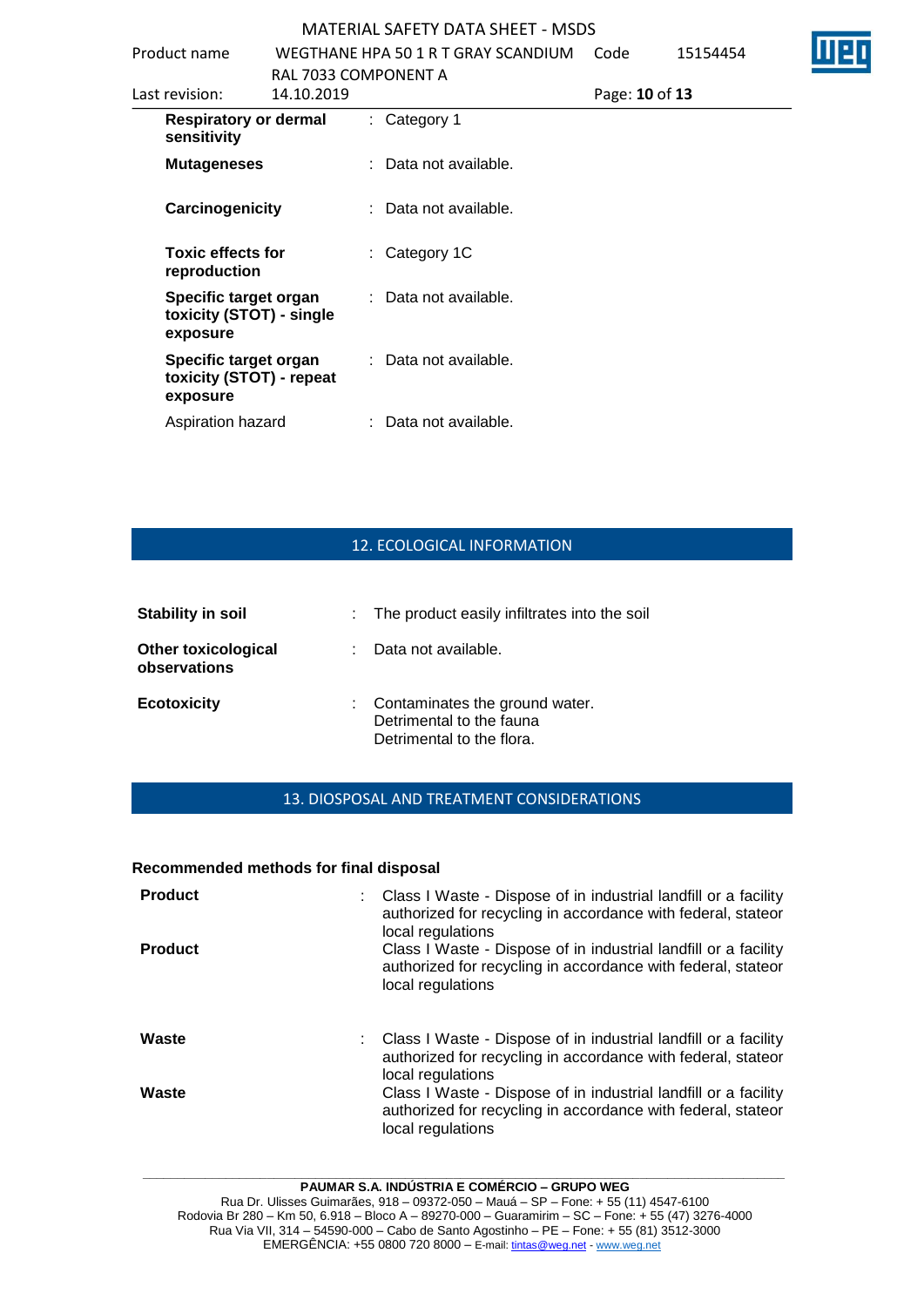|                                  |                                    | <b>MATERIAL SAFETY DATA SHEET - MSDS</b>                                                                                                                                                                                        |                |          |  |  |
|----------------------------------|------------------------------------|---------------------------------------------------------------------------------------------------------------------------------------------------------------------------------------------------------------------------------|----------------|----------|--|--|
| Product name                     |                                    | WEGTHANE HPA 50 1 R T GRAY SCANDIUM                                                                                                                                                                                             | Code           | 15154454 |  |  |
| Last revision:                   | RAL 7033 COMPONENT A<br>14.10.2019 |                                                                                                                                                                                                                                 | Page: 11 of 13 |          |  |  |
| <b>Used packaging</b>            |                                    | Clean packaging should be sent for recycling. Packaging with                                                                                                                                                                    |                |          |  |  |
|                                  |                                    | class I waste should be disposed of in industrial landfill or a<br>facility authorized for recycling in accordance with federal,<br>state or local regulations.                                                                 |                |          |  |  |
|                                  |                                    | Clean packaging should be sent for recycling. Packaging with<br>class I waste should be disposed of in industrial landfill or a<br>facility authorized for recycling in accordance with federal,<br>state or local regulations. |                |          |  |  |
|                                  |                                    | 14. TRANSPORTATION INFORMATION                                                                                                                                                                                                  |                |          |  |  |
| fLand                            |                                    |                                                                                                                                                                                                                                 |                |          |  |  |
| <b>ONU</b>                       |                                    | 1263                                                                                                                                                                                                                            |                |          |  |  |
| <b>Class of risk</b>             |                                    | $\therefore$ 3                                                                                                                                                                                                                  |                |          |  |  |
| <b>Risk number</b>               |                                    | : 30                                                                                                                                                                                                                            |                |          |  |  |
| Packaging group                  |                                    | : III                                                                                                                                                                                                                           |                |          |  |  |
| <b>Name</b>                      |                                    | Paint (including coats, lacquers, enamels, colorant, gum-<br>lacquers, varnishes, polishes, liquid fillers and liquid lacquers)                                                                                                 |                |          |  |  |
| <b>Shipping</b><br><b>ONU</b>    |                                    | 1263                                                                                                                                                                                                                            |                |          |  |  |
| <b>Class of risk</b>             |                                    | - 3                                                                                                                                                                                                                             |                |          |  |  |
| Packaging group                  |                                    | : III                                                                                                                                                                                                                           |                |          |  |  |
| <b>EmS</b>                       |                                    | F-E                                                                                                                                                                                                                             |                |          |  |  |
| <b>MFAG</b>                      |                                    | 310                                                                                                                                                                                                                             |                |          |  |  |
| Appropriate name for<br>dispatch |                                    | Paint (including coats, lacquers, enamels, colorant, gum-<br>lacquers, varnishes, polishes, liquid fillers and liquid lacquers)                                                                                                 |                |          |  |  |
| Air transport<br><b>ONU</b>      |                                    | : 1263                                                                                                                                                                                                                          |                |          |  |  |
| <b>Class of risk</b>             |                                    | $\overline{\mathbf{3}}$                                                                                                                                                                                                         |                |          |  |  |
| Packaging group                  |                                    | $: \mathbb{H}$                                                                                                                                                                                                                  |                |          |  |  |
| Appropriate name for<br>dispatch |                                    | Paint (including coats, lacquers, enamels, colorant, gum-<br>lacquers, varnishes, polishes, liquid fillers and liquid lacquers)                                                                                                 |                |          |  |  |

## 15. REGULATORY INFORMATION

**\_\_\_\_\_\_\_\_\_\_\_\_\_\_\_\_\_\_\_\_\_\_\_\_\_\_\_\_\_\_\_\_\_\_\_\_\_\_\_\_\_\_\_\_\_\_\_\_\_\_\_\_\_\_\_\_\_\_\_\_\_\_\_\_\_\_\_\_\_\_\_\_\_\_\_\_\_\_\_\_\_\_\_\_\_\_\_\_\_\_\_\_\_ PAUMAR S.A. INDÚSTRIA E COMÉRCIO – GRUPO WEG**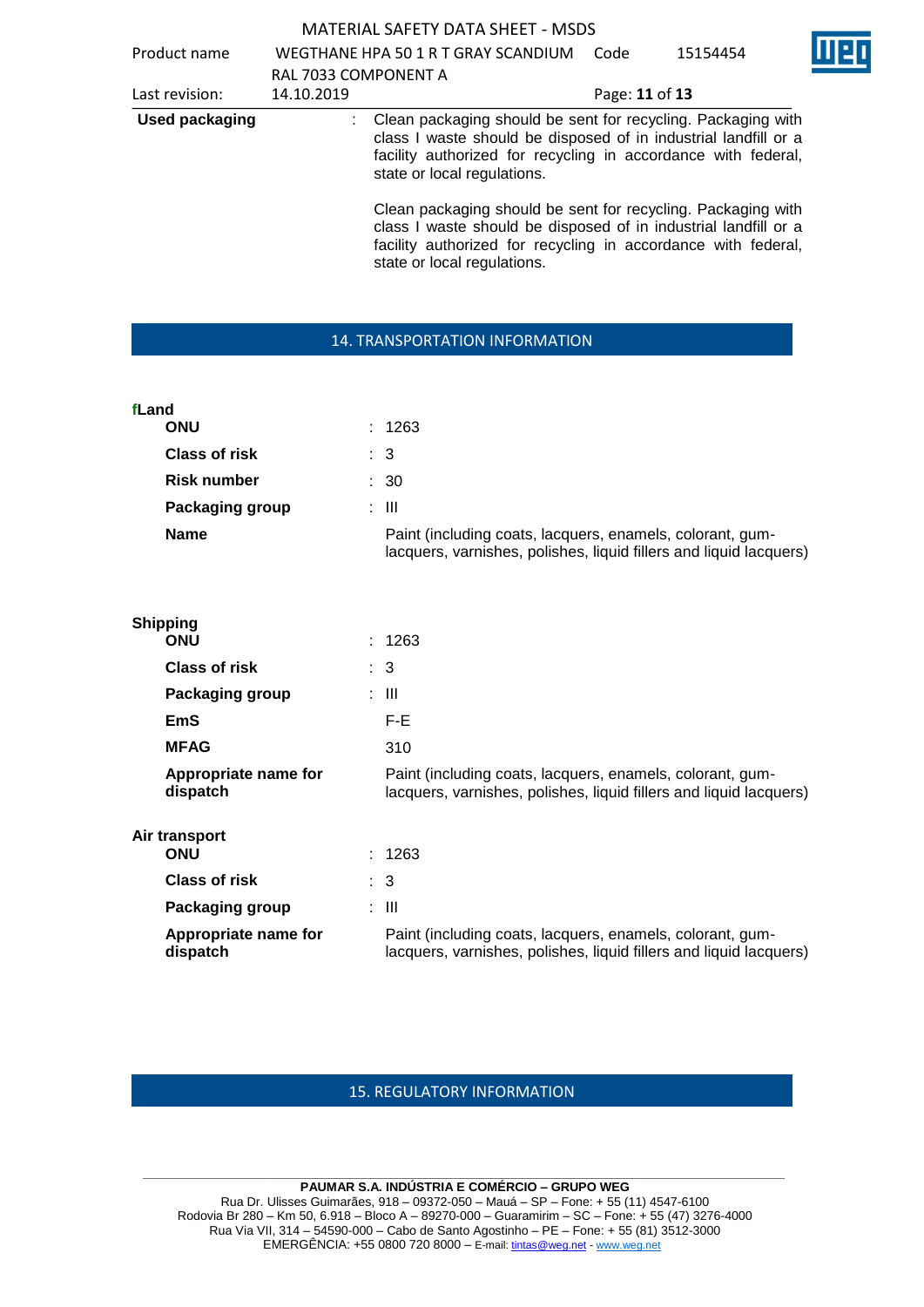# Product name WEGTHANE HPA 50 1 R T GRAY SCANDIUM



15154454

RAL 7033 COMPONENT A Last revision: 14.10.2019 Page: **12** of **13** This MSDS (Material Safety Data Sheet) was generated according to the criteria of NBR 14725/2014. (Brazilian standard that defines the GHS).

| Specific Regulations for the | Federal Decree No. 2657, July 3rd, 1998.                                      |
|------------------------------|-------------------------------------------------------------------------------|
| <b>Chemical Product.</b>     | Ordinance No. 229, May 24th, 2011 - Changes to Regulatory<br>Standard No. 26. |
|                              | ABNT NBR 14725: 2014 - valid from 19/12/2014 -                                |
|                              | Amendment 1 (19/11/2014).                                                     |
|                              | Law No. 12305, August 2nd 2010 (Solid Waste National<br>Policy).              |
|                              | Decree No. 7404, December 23rd, 2010.                                         |
|                              | Resolution ANTT N° 5.232, December 14th 2016.                                 |

# 16. ADDITIONAL INFORMATION

#### **Acronyms Used:**

**Legenda:**

| <b>CAS</b>      | <b>Chemical Abstract Service</b>                          |  |  |  |
|-----------------|-----------------------------------------------------------|--|--|--|
| VO              | <b>Organic Vapors</b>                                     |  |  |  |
| <b>NEC</b>      | National Eletrical code/Código Nacional de Eletricidade   |  |  |  |
| IEC:            | <b>International Eletrical Commision</b>                  |  |  |  |
| <b>ABNT</b>     | <b>Brazilian Association of Technical Standards</b>       |  |  |  |
| <b>ACGIH</b>    | American Conference of Governmental Industrial Hygienists |  |  |  |
| <b>TLV</b>      | <b>Threshold Limit Values</b>                             |  |  |  |
| <b>TLV/TWA</b>  | Time Weighted Average                                     |  |  |  |
| <b>TLV/STEL</b> | Short Term Exposure Limit                                 |  |  |  |
| TLC/C:          | Tolerance Limit - Ceiling Value                           |  |  |  |
| EPI:            | Individual Protective Equipment                           |  |  |  |
| <b>CA</b>       | <b>Approval Certificate</b>                               |  |  |  |
| <b>PPRA</b>     | <b>Environmental Risk Prevention Program</b>              |  |  |  |
| <b>NR</b>       | <b>Regulatory Standard</b>                                |  |  |  |
| <b>NFPA</b>     | National Fire Protection Agency                           |  |  |  |
| mmHg            | Millimeters of mercury - pressure unit                    |  |  |  |
| <b>DL50</b>     | Lethal Dose average                                       |  |  |  |
| <b>CL50</b>     | Lethal Concentration average                              |  |  |  |
| ppm             | Parts per million                                         |  |  |  |
| N.d             | Not available                                             |  |  |  |

#### **\_\_\_\_\_\_\_\_\_\_\_\_\_\_\_\_\_\_\_\_\_\_\_\_\_\_\_\_\_\_\_\_\_\_\_\_\_\_\_\_\_\_\_\_\_\_\_\_\_\_\_\_\_\_\_\_\_\_\_\_\_\_\_\_\_\_\_\_\_\_\_\_\_\_\_\_\_\_\_\_\_\_\_\_\_\_\_\_\_\_\_\_\_ PAUMAR S.A. INDÚSTRIA E COMÉRCIO – GRUPO WEG**